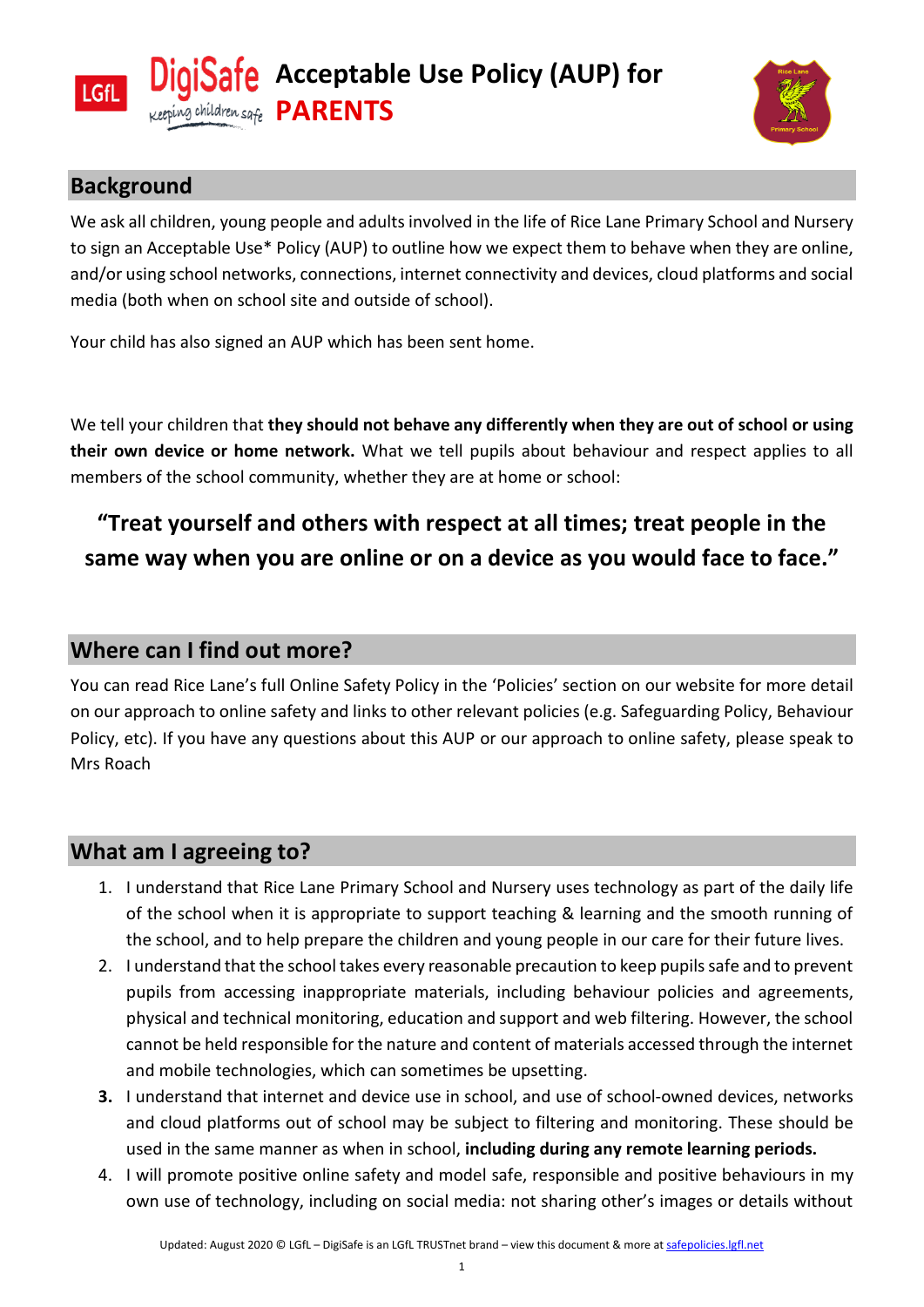

**LGfL** 



permission and refraining from posting negative, threatening or violent comments about others, including the school staff, volunteers, governors, contractors, pupils or other parents/carers.

- 5. The impact of social media use is often felt strongly in schools, which is why we expect certain behaviours from pupils when using social media. I will support the school's social media policy and not encourage my child to join any platform where they are below the minimum age.
- 6. I will follow the school's digital images and video policy, which outlines when I can capture and/or share images/videos. I will not share images of other people's children on social media and understand that there may be cultural or legal reasons why this would be inappropriate or even dangerous. The school sometimes uses images/video of my child for internal purposes such as recording attainment, but it will only do so publicly if I have given my consent on the relevant form.
- 7. I understand that for my child to grow up safe online, s/he will need positive input from school and home, so I will talk to my child about online safety.
- **8. I understand that my child needs a safe and appropriate place to do remote learning if school or bubbles are closed (similar to regular online homework). When on any video calls with school, it would be better not to be in a bedroom but where this is unavoidable, my child will be fully dressed and not in bed, and the camera angle will point away from beds/bedding/personal information etc. Where it is possible to blur or change the background, I will help my child to do so.**
- 9. **If my child has online tuition for catchup after lockdown or in general, I will undertake necessary checks where I have arranged this privately to ensure they are registered/safe and reliable, and for any tuition remain in the room where possible, and ensure my child knows that tutors should not arrange new sessions or online chats directly with them**.
- 10. I understand that whilst home networks are much less secure than school ones, I can apply child safety settings to my home internet. Internet Matters provides guides to help parents do this easily for all the main internet service providers in the UK. There are also child-safe search engines e.g. swiggle.org.uk and YouTube Kids is an alternative to YouTube with age appropriate content.
- 11. I understand that it can be hard to stop using technology sometimes, and I will talk about this to my children, and refer to the principles of the Digital 5 A Day: [childrenscommissioner.gov.uk/our](https://www.childrenscommissioner.gov.uk/our-work/digital/5-a-day/)[work/digital/5-a-day/](https://www.childrenscommissioner.gov.uk/our-work/digital/5-a-day/)
- 12. I understand and support the commitments made by my child in the Acceptable Use Policy (AUP) which s/he has signed and I understand that s/he will be subject to sanctions if s/he does not follow these rules.
- 13. I can find out more about online safety at Rice Lane Primary School and Nursery by reading the full Online Safety Policy can talk to Mrs Roach if I have any concerns about my child/ren's use of technology, or about that of others in the community, or if I have questions about online safety or technology use in school.

#### **I/we have read, understood and agreed to this policy.**

**~~~~~~~~~~~~~~~~~~~~~**